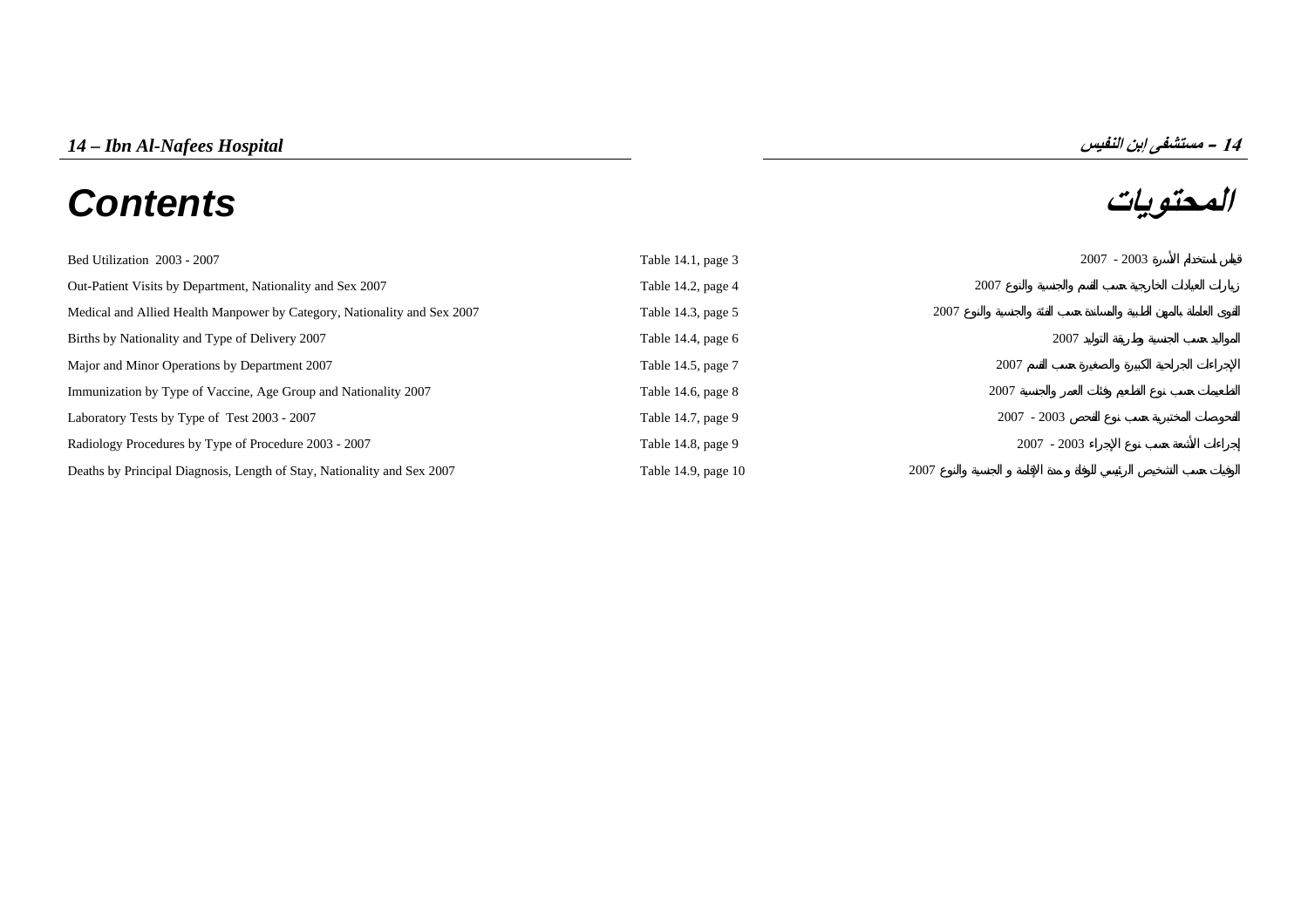# **Table 14.1 2007 - 2003Bed Utilization 2003 - 2007**

<span id="page-1-0"></span>

| <b>Description</b>      | 2007  | 2006  | 2005  | 2004  | 2003  |
|-------------------------|-------|-------|-------|-------|-------|
| Total admissions        | 3,483 | 2,878 | 2,500 | 2,087 | 1,741 |
| Total discharges        | 3,483 | 2,878 | 2,500 | 2,087 | 1,741 |
| Number of beds          | 18    | 18    | 14    | 15    | 15    |
| Bed days available      | 6,570 | 6,570 | 5,110 | 5,490 | 5,475 |
| Patient days-overnight  | 2,499 | 1,907 | 574   | 444   | 516   |
| Patients days < 1 day   | 984   | 971   | 1,926 | 1,643 | 1225  |
| Total patients days     | 3,483 | 2,878 | 2,500 | 2,087 | 1,741 |
| Bed occupancy rate      | 53.0  | 43.8  | 48.9  | 38.0  | 31.8  |
| Turnover rate           | 193.5 | 159.9 | 178.6 | 139.1 | 116.1 |
| Turnover interval       | 0.9   | 1.3   | 1.0   | 1.6   | 2.1   |
| Average daily admission | 9.5   | 7.9   | 6.8   | 5.7   | 4.8   |
| Average daily discharge | 9.5   | 7.9   | 6.8   | 5.7   | 4.8   |
| Average length of stay  | 1.0   | 1.0   | 1.0   | 1.0   | 1.0   |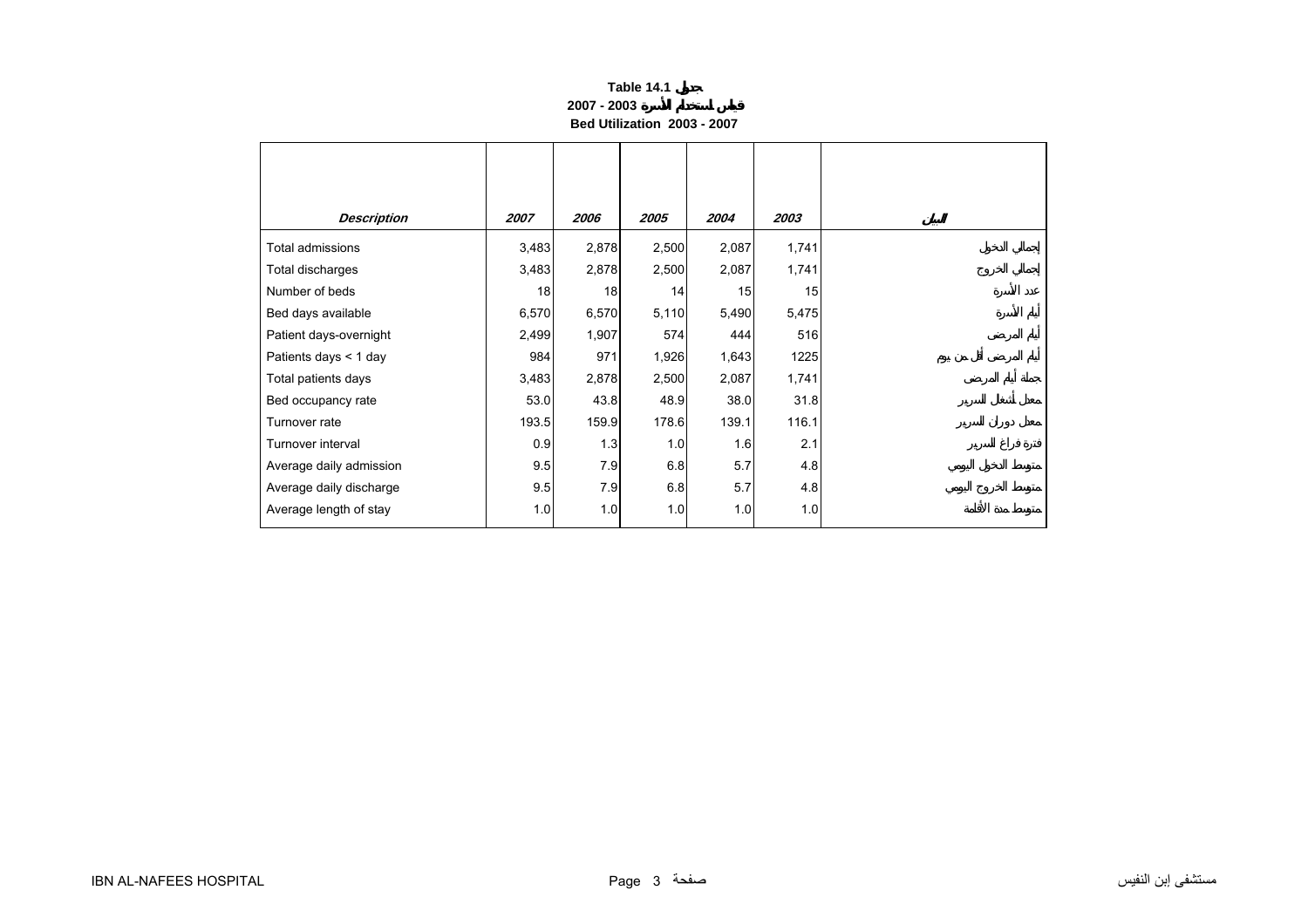**2007**

**Out-Patient Visits by Department, Nationality and Sex 2007** 

<span id="page-2-0"></span>

|                                   | <b>Total</b> |        |             | Non-Bahraini |        |                | <b>Bahraini</b> |        |             |         |
|-----------------------------------|--------------|--------|-------------|--------------|--------|----------------|-----------------|--------|-------------|---------|
|                                   |              |        |             |              |        |                |                 |        |             |         |
| Department                        | Total        | Female | <b>Male</b> | <b>Total</b> | Female | Male           | Total           | Female | <b>Male</b> |         |
| <b>Hospital Clinics</b>           |              |        |             |              |        |                |                 |        |             |         |
| <b>General Practice</b>           | 13,847       | 7,476  | 6,371       | 3,505        | 1,978  | 1,527          | 10,342          | 5,498  | 4,844       |         |
| Orthopedics                       | 4,077        | 2,106  | 1,971       | 844          | 386    | 458            | 3,233           | 1,720  | 1,513       |         |
| Obstetrics & Gynecology           | 6,136        | 6,121  | 15          | 2,134        | 2,127  | $\overline{7}$ | 4,002           | 3,994  | 8           |         |
| Paediatrics                       | 1,690        | 833    | 857         | 640          | 293    | 347            | 1,050           | 540    | 510         |         |
| Surgical                          | 1,463        | 685    | 778         | 407          | 198    | 209            | 1,056           | 487    | 569         |         |
| <b>Psychological Services</b>     | 801          | 437    | 364         | 381          | 190    | 191            | 420             | 247    | 173         |         |
| Dermatology                       | 4,952        | 1,971  | 2,981       | 2,629        | 306    | 2,323          | 2,323           | 1,665  | 658         |         |
| Urology                           | 68           | 21     | 47          | 43           | 18     | 25             | 25              | 3      | 22          |         |
| Ear, Nose & Throat                | 1,985        | 953    | 1,032       | 505          | 218    | 287            | 1,480           | 735    | 745         |         |
| Cardiology                        | 941          | 366    | 575         | 264          | 86     | 178            | 677             | 280    | 397         |         |
| Physical Medicine (Physiotherapy) | 5,662        | 2,563  | 3,099       | 2,192        | 872    | 1,320          | 3,470           | 1,691  | 1,779       |         |
| <b>Sub-Total</b>                  | 41,622       | 23,532 | 18,090      | 13,544       | 6,672  | 6,872          | 28,078          | 16,860 | 11,218      |         |
| Other Clinics*                    |              |        |             |              |        |                |                 |        |             | $\star$ |
| Dental                            | 2,748        | 1,512  | 1,236       | 708          | 346    | 362            | 2,040           | 1,166  | 874         |         |
| Ear. Nose & Throat                | 1,954        | 906    | 1,048       | 183          | 79     | 104            | 1,771           | 827    | 944         |         |
| Ophthalmology                     | 11,671       | 5,727  | 5,944       | 3,255        | 1,352  | 1,903          | 8,416           | 4,375  | 4,041       |         |
| Orthopedics                       | 2,878        | 1,517  | 1,361       | 552          | 295    | 257            | 2,326           | 1,222  | 1,104       |         |
| Paediatrics                       | 4,835        | 2,191  | 2,644       | 609          | 297    | 312            | 4,226           | 1,894  | 2,332       |         |
| Surgical                          | 1,505        | 612    | 893         | 166          | 87     | 79             | 1,339           | 525    | 814         |         |
| Urology                           | 6,571        | 1,357  | 5,214       | 1,962        | 305    | 1,657          | 4,609           | 1,052  | 3,557       |         |
| Neurology                         | 1,693        | 924    | 769         | 229          | 113    | 116            | 1,464           | 811    | 653         |         |
| Nephrology                        | 4,002        | 1,941  | 2,061       | 407          | 184    | 223            | 3,595           | 1,757  | 1,838       |         |
| Plastic / Cosmetic Surgery        | 665          | 516    | 149         | 121          | 112    | 9              | 544             | 404    | 140         |         |
| Cardiology                        | 3,525        | 1,022  | 2,503       | 1,829        | 133    | 1,696          | 1,696           | 889    | 807         |         |
| Invitro Fertilization (I.V.F.)    | 2,744        | 2,717  | 27          | 1,042        | 1,036  | 6              | 1,702           | 1,681  | 21          |         |
| Chest                             | 4,416        | 2,543  | 1,873       | 590          | 332    | 258            | 3,826           | 2,211  | 1,615       |         |
| Fertility                         | 805          | 786    | 19          | 109          | 108    | $\mathbf{1}$   | 696             | 678    | 18          |         |
| Acupuncture                       | 2,483        | 1,786  | 697         | 845          | 644    | 201            | 1,638           | 1,142  | 496         |         |
| Endocrinology                     | 941          | 366    | 575         | 264          | 86     | 178            | 677             | 280    | 397         |         |
| Psychiatric                       | 1,090        | 505    | 585         | 183          | 92     | 91             | 907             | 413    | 494         |         |
| General Surgery and Procto        | 150          | 58     | 92          | 11           | 6      | 5              | 139             | 52     | 87          |         |
| Colon                             | 689          | 292    | 397         | 33           | 10     | 23             | 656             | 282    | 374         |         |
| <b>Sub Total</b>                  | 55,365       | 27,278 | 28,087      | 13,098       | 5,617  | 7,481          | 42,267          | 21,661 | 20,606      |         |
| <b>Grand Total</b>                | 96,987       | 50,810 | 46,177      | 26,642       | 12,289 | 14,353         | 70,345          | 38,521 | 31,824      |         |

*\* Other Clinics: these clinics are operating under the hospital administration and their service details are included in private clinics.* . : *\**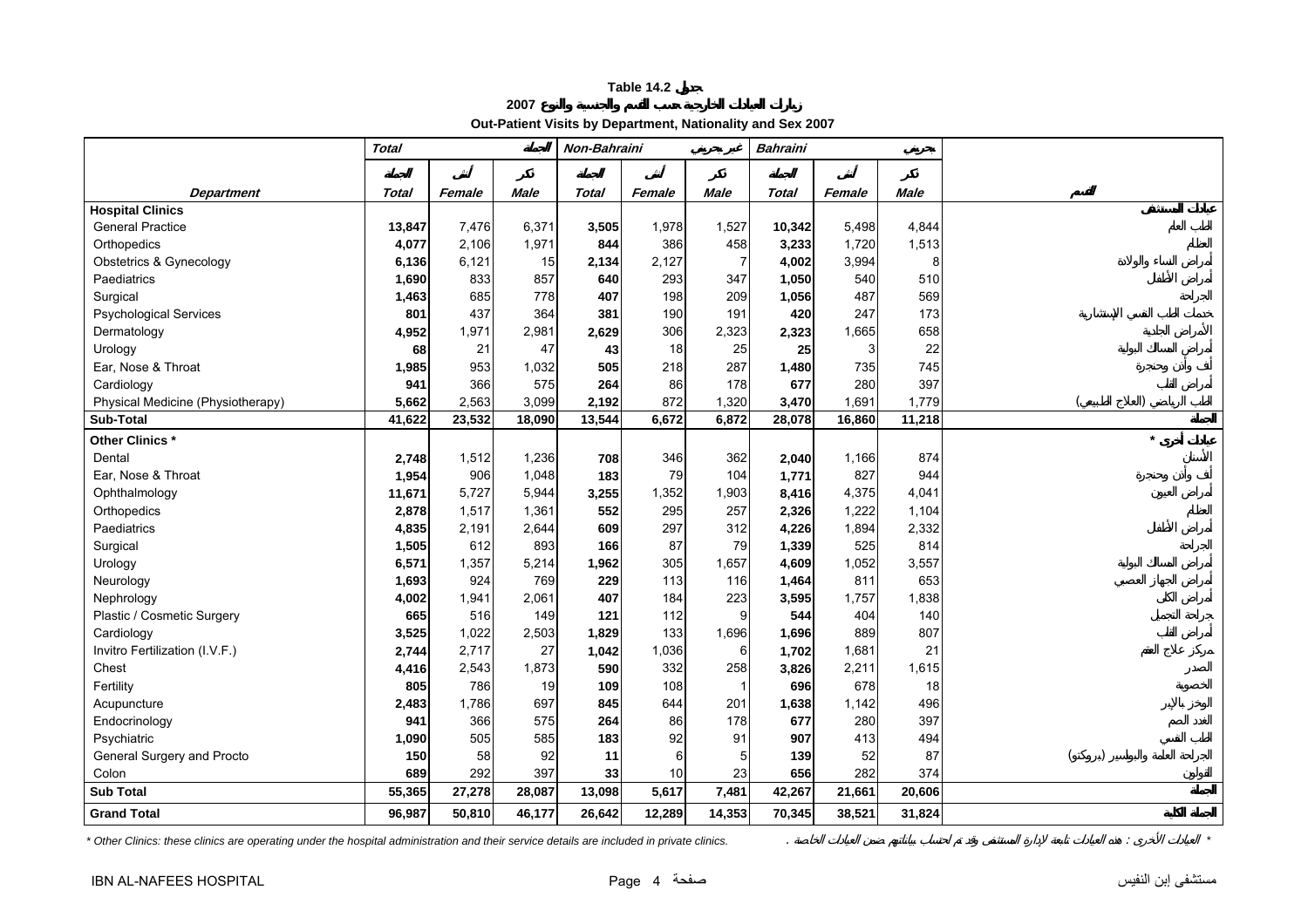# **جدول 14.3 Table القوى العاملة بالمهن الطبية والمساندة حسب الفئة <sup>و</sup> الجنسية <sup>و</sup> النوع <sup>2007</sup> Medical and Allied Health Manpower by Category, Nationality and Sex 2007**

<span id="page-3-0"></span>

|                                           | <b>Total</b> |        |      | Non-Bahraini |        |                | <b>Bahraini</b> |                |             |
|-------------------------------------------|--------------|--------|------|--------------|--------|----------------|-----------------|----------------|-------------|
|                                           |              |        |      |              |        |                |                 |                |             |
| Category                                  | <b>Total</b> | Female | Male | <b>Total</b> | Female | <b>Male</b>    | <b>Total</b>    | Female         | <b>Male</b> |
| Physicians                                | 39           | 11     | 28   | 20           | 9      | 11             | 19              | $\overline{2}$ | 17          |
| Nurses*                                   | 48           | 48     |      | 45           | 45     |                |                 | 3              |             |
| <b>Practical Nurses</b>                   |              |        |      |              |        |                |                 | 3              |             |
| Dental Hygienists & Technicians           |              |        |      |              |        |                |                 |                |             |
| Laboratory Technologists & Technicians    | 11           |        |      | 10           |        | 3 <sup>1</sup> |                 |                |             |
| Radiographers & Technicians               | 3            |        |      | 3            |        |                |                 |                |             |
| Physiotherapists, Occupational Therapists |              |        |      | З            |        |                |                 |                |             |
| and Technicians                           |              |        |      |              |        |                |                 |                |             |
| Electro Encephalograph                    |              |        |      |              |        |                |                 |                |             |

*\* Nurses excluding practical nurses and other grades below staff nurse .* . : *\**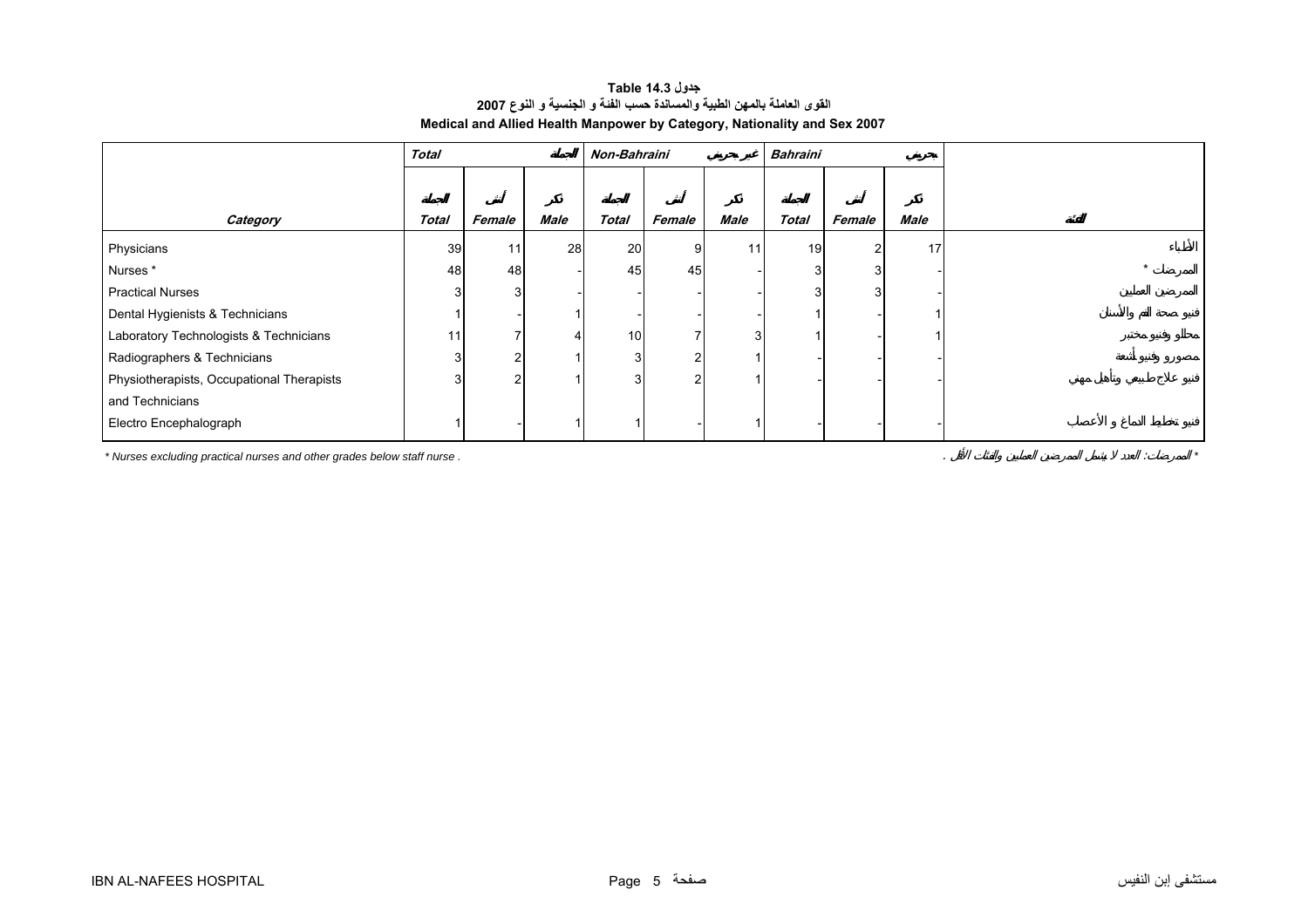**2007** 

**Births by Nationality and Type of Delivery 2007** 

<span id="page-4-0"></span>

|                           |               |               |                   | <b>Live Births</b>   |               |                      |               |   |
|---------------------------|---------------|---------------|-------------------|----------------------|---------------|----------------------|---------------|---|
| <b>Births</b>             |               |               |                   | Premature            |               | <b>Full Term</b>     |               |   |
|                           |               |               |                   |                      |               |                      |               |   |
| Nationality / type        | <b>Total</b>  | <b>Still</b>  | <b>Total Live</b> | Congenital           | <b>Normal</b> | Congenital           | <b>Normal</b> | Τ |
| of delivery               | <b>Births</b> | <b>Births</b> | <b>Births</b>     | <b>Abnormalities</b> |               | <b>Abnormalities</b> |               |   |
| <b>Bahraini</b>           |               |               |                   |                      |               |                      |               |   |
| Normal Delivery           |               |               |                   |                      |               |                      |               |   |
| Vertex                    | 29            |               | 29                |                      |               |                      | 29            |   |
| <b>Breech</b>             |               |               |                   |                      |               |                      |               |   |
|                           |               |               |                   |                      |               |                      |               |   |
| <b>Assisted Delivery</b>  |               |               |                   |                      |               |                      |               |   |
| Vacuum                    | 9             |               | 9                 |                      |               |                      | 9             |   |
| Forceps                   | 1             |               |                   |                      |               |                      |               |   |
| Caesarian section         |               |               |                   |                      |               |                      |               |   |
| <b>Total Bahraini</b>     | 39            |               | 39                |                      |               |                      | 39            |   |
|                           |               |               |                   |                      |               |                      |               |   |
| Non-Bahraini              |               |               |                   |                      |               |                      |               |   |
| Normal Delivery           |               |               |                   |                      |               |                      |               |   |
| Vertex                    | 15            |               | 15                |                      |               |                      | 15            |   |
| <b>Breech</b>             | 15            |               | 15                |                      |               |                      | 15            |   |
|                           |               |               |                   |                      |               |                      |               |   |
| <b>Assisted Delivery</b>  |               |               |                   |                      |               |                      |               |   |
| Vacuum                    | 5             |               | 5                 |                      |               |                      | 5             |   |
| Forceps                   | 22            |               | 22                |                      |               |                      | 22            |   |
| Caesarian section         | 24            |               | 24                |                      |               |                      | 24            |   |
| <b>Total Non-Bahraini</b> | 81            |               | 81                |                      |               |                      | 81            |   |
| <b>Grand Total</b>        | 120           |               | 120               |                      |               |                      | 120           |   |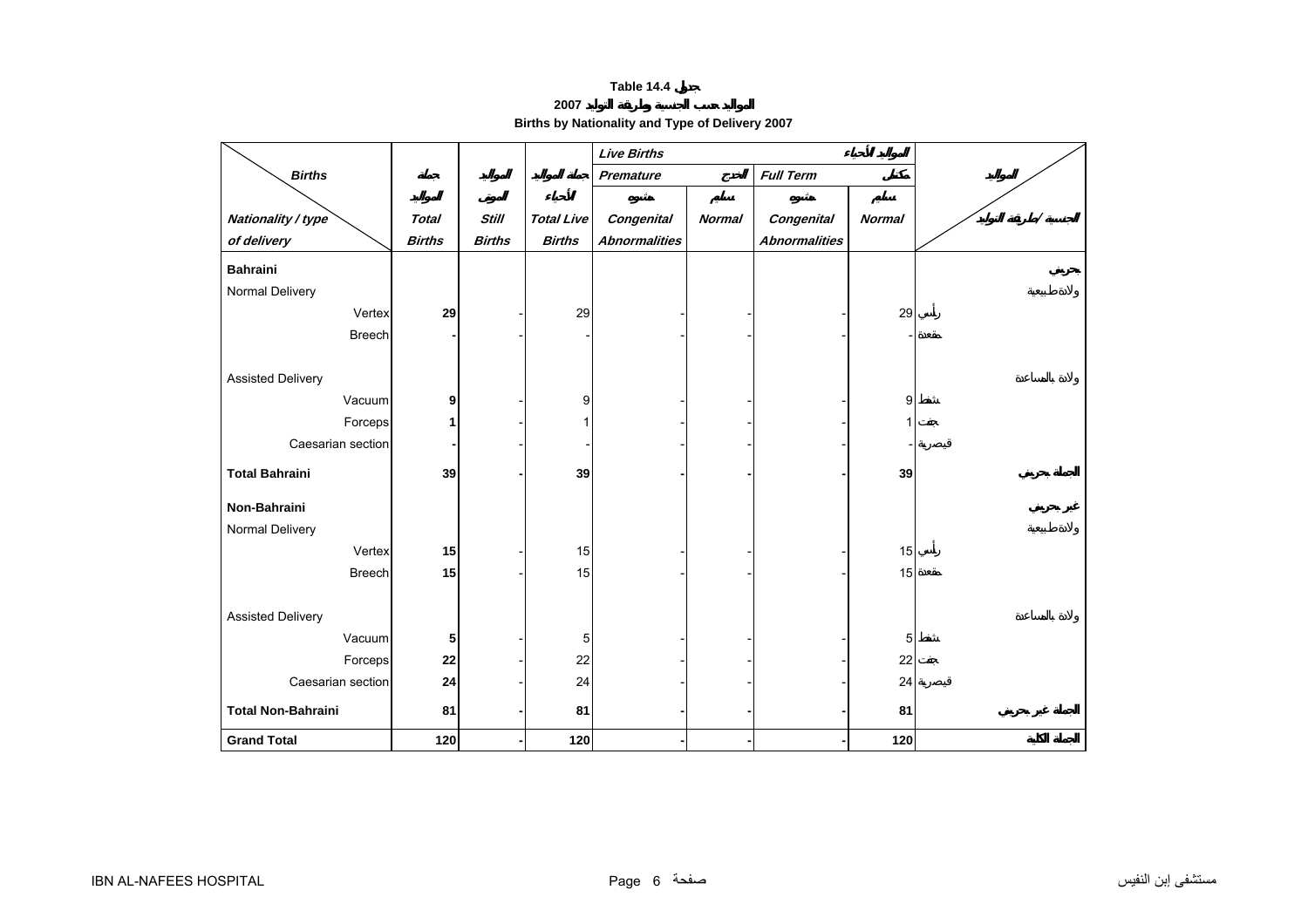# **2007**

# **Major and Minor Operations by Department 2007**

<span id="page-5-0"></span>

|                        | Procedure Type |              |       |
|------------------------|----------------|--------------|-------|
|                        |                |              |       |
|                        |                |              |       |
| <b>Department</b>      | <b>Total</b>   | <b>Minor</b> | Major |
| General Surgery        | 544            | 412          | 132   |
| Orthopedics & Fracture | 413            | 171          | 242   |
| Urology                | 235            | 158          | 77    |
| <b>Plastic Surgery</b> | 150            | 44           | 106   |
| Ear, Nose & Throat     | 325            | 81           | 244   |
| Opthalmology           | 444            | 166          | 278   |
| Gynecology             | 224            | 148          | 76    |
| <b>Obstetrics</b>      | 112            | 54           | 58    |
| Dental                 | 8              | 8            |       |
| Endoscopies            | 554            | 554          | ٠     |
| <b>Total</b>           | 3,009          | 1,796        | 1,213 |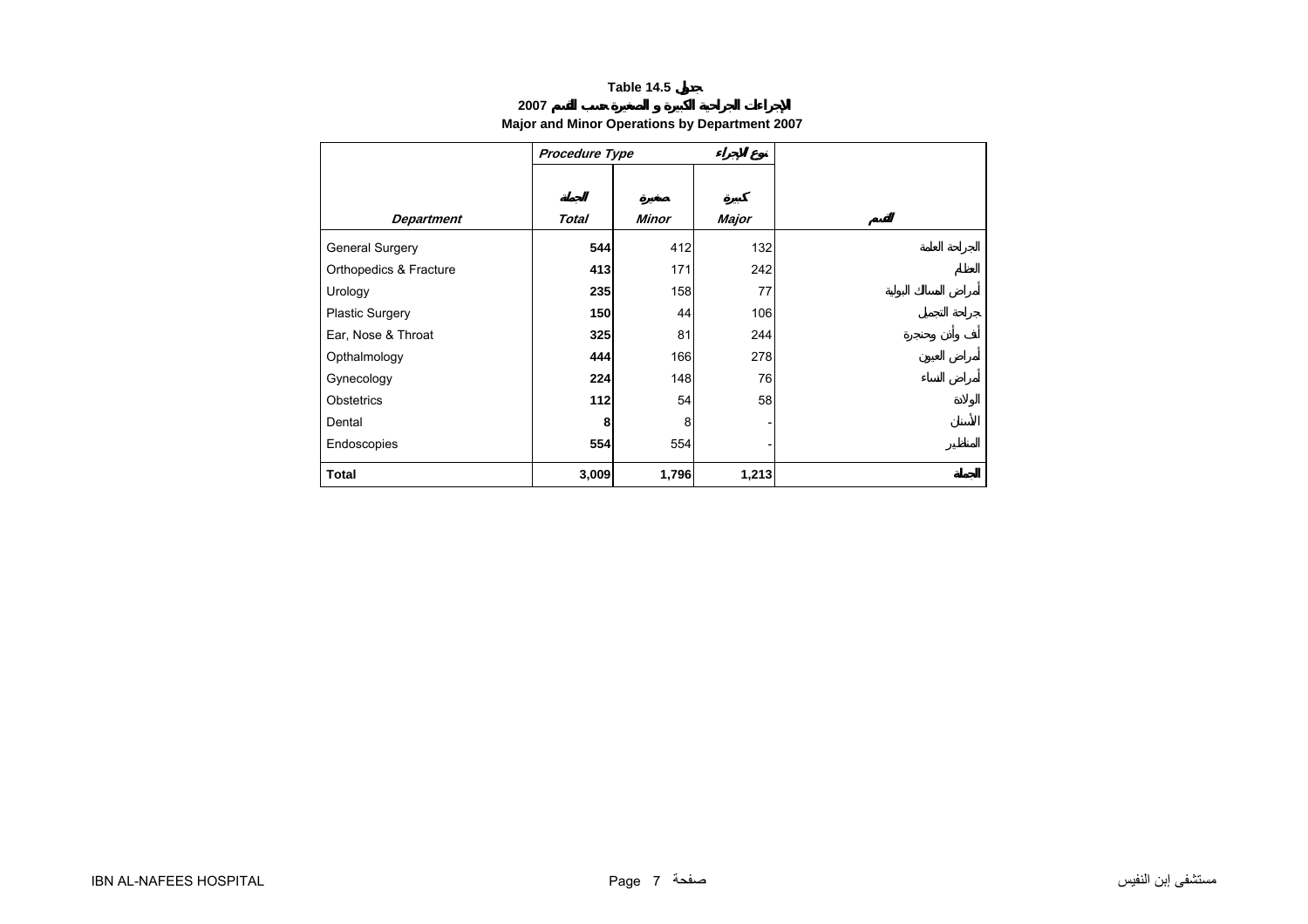**2007**

<span id="page-6-0"></span>

|              | <b>Total</b>   |                   |              | $2 - 5$ years |                   |                         | $1 - 2$ years |                   | <b>Below 1 year</b> |                 |                 |                                          |
|--------------|----------------|-------------------|--------------|---------------|-------------------|-------------------------|---------------|-------------------|---------------------|-----------------|-----------------|------------------------------------------|
|              |                |                   |              |               |                   |                         |               |                   |                     |                 |                 |                                          |
|              |                |                   |              |               |                   |                         |               |                   |                     |                 |                 |                                          |
|              | Non-           |                   |              | Non-          |                   |                         | Non-          |                   |                     | Non-            |                 | Type of vaccine                          |
| <b>Total</b> |                | Bahraini Bahraini | <b>Total</b> |               | Bahraini Bahraini | <b>Total</b>            |               | Bahraini Bahraini | <b>Total</b>        | <b>Bahraini</b> | <b>Bahraini</b> |                                          |
|              |                |                   |              |               |                   |                         |               |                   |                     |                 |                 |                                          |
|              |                |                   |              |               |                   |                         |               |                   |                     |                 |                 | 1()<br><b>Hepatitis B/DPT/HIB</b><br>( ) |
| 17           | 9              | 8                 | <b>NA</b>    | <b>NA</b>     | <b>NA</b>         | $\mathbf{2}$            |               |                   | 15                  | 8               | $\overline{7}$  | Dose 1                                   |
| 30           | 12             | 18                | <b>NA</b>    | <b>NA</b>     | <b>NA</b>         | $\mathbf{1}$            |               |                   | 29                  | 12              | 17              | Dose 2                                   |
| 20           | 14             | 6                 | <b>NA</b>    | <b>NA</b>     | <b>NA</b>         | 3                       |               |                   | 17                  | 11              | $6 \,$          | Dose 3                                   |
| 2            |                |                   | <b>NA</b>    | <b>NA</b>     | <b>NA</b>         | 1                       |               |                   |                     |                 |                 | Booster 1 dose                           |
| 1            |                |                   | <b>NA</b>    | <b>NA</b>     | <b>NA</b>         | 1                       |               |                   | <b>NA</b>           | <b>NA</b>       | <b>NA</b>       | Booster 2 dose                           |
|              |                |                   |              |               |                   |                         |               |                   |                     |                 |                 |                                          |
|              |                |                   |              |               |                   |                         |               |                   |                     |                 |                 | <b>Poliomyelitis</b>                     |
| 24           | 13             | 11                | <b>NA</b>    | <b>NA</b>     | <b>NA</b>         | $\mathbf{1}$            |               |                   | 23                  | 12              | 11              | Dose 1                                   |
| 36           | 20             | 16                | <b>NA</b>    | <b>NA</b>     | <b>NA</b>         | 6 <sup>1</sup>          |               | 2                 | 30 <sub>l</sub>     | 16              | 14              | Dose 2                                   |
| 19           | 10             | 9                 | <b>NA</b>    | <b>NA</b>     | <b>NA</b>         | $\mathbf{3}$            |               | 2                 | 16                  | 9               | $\overline{7}$  | Dose 3                                   |
| 10           | 5 <sup>1</sup> | 5                 | <b>NA</b>    | <b>NA</b>     | <b>NA</b>         | 10 <sup>1</sup>         |               | 5                 | <b>NA</b>           | <b>NA</b>       | <b>NA</b>       | Booster 1 dose                           |
| 3            |                | $\overline{3}$    | <b>NA</b>    | <b>NA</b>     | <b>NA</b>         | $\overline{\mathbf{3}}$ |               | 3                 | <b>NA</b>           | <b>NA</b>       | <b>NA</b>       | Booster 2 dose                           |
|              |                |                   |              |               |                   |                         |               |                   |                     |                 |                 | Mumps, Measles, Rubella                  |
| 17           | 12             | 5                 | 1            |               |                   | 16                      | 12            | 4                 |                     |                 |                 | Dose 1                                   |
| 9            | 4              | 5 <sub>5</sub>    |              |               |                   | 9 <sup>1</sup>          | Δ             | 5                 | <b>NA</b>           | <b>NA</b>       | <b>NA</b>       | Dose 2                                   |

*(NA) Not Applicable.*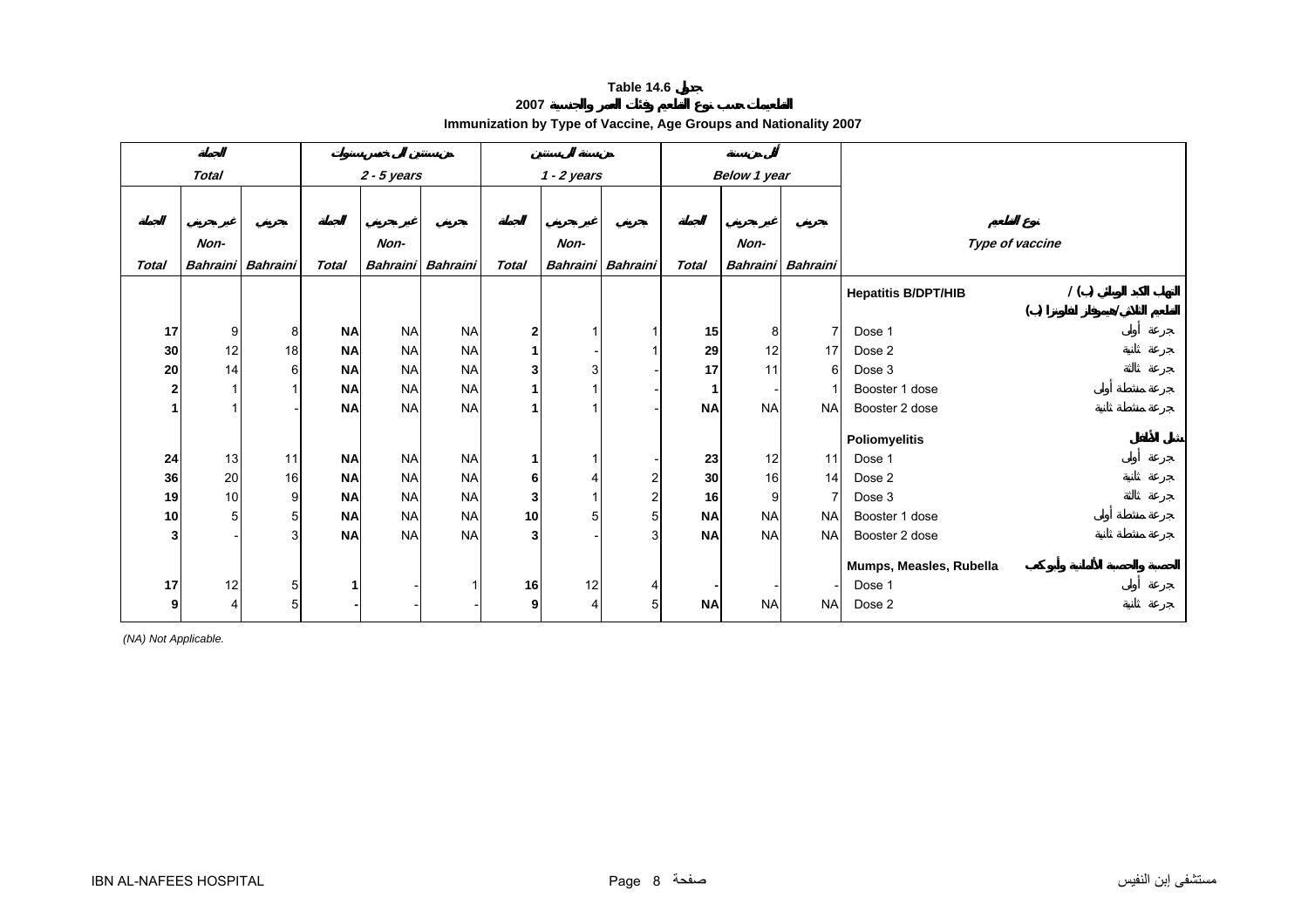# **2007 - 2003Laboratory Tests by Type of Test 2003 - 2007**

<span id="page-7-0"></span>

| <b>Type of Test</b>                     | 2007   | <i><b>2006</b></i> | 2005      | 2004      | 2003      |
|-----------------------------------------|--------|--------------------|-----------|-----------|-----------|
| Clinical chemistry of blood             | 26,922 | 22,774             | 24,504    | 15,437    | 12,253    |
| Clinical chemistry of other body fluids | 375    | <b>NA</b>          | <b>NA</b> | <b>NA</b> | <b>NA</b> |
| Chemical function tests                 | 321    | <b>NA</b>          | <b>NA</b> | <b>NA</b> | <b>NA</b> |
| Endocrine function tests & enzymes      | 8,801  | <b>NA</b>          | <b>NA</b> | <b>NA</b> | <b>NA</b> |
| Microbiology                            | 7,232  | 6,834              | 7,040     | 5,704     | 2,414     |
| Serology & immunology                   | 6,700  | 4,691              | 12,695    | 7,207     | 6,559     |
| Mycology & parasitology                 | 682    | 1,311              | 601       | 662       | 2,834     |
| Haematology                             | 10,810 | 8,368              | 7,262     | 6,955     | 4,402     |
| General pathology                       | 512    | <b>NA</b>          | <b>NA</b> | <b>NA</b> | <b>NA</b> |
| Other laboratories tests                | 1,139  | 5,363              | 638       | 3         | 210       |
| <b>Total</b>                            | 63,494 | 49,341             | 52,740    | 35,968    | 28,672    |

#### **Table 14.8**

**2007 - 2003**

**Radiology Procedures by Type of Procedure 2003 - 2007**

| <b>Type of Procedure</b>                                       | 2007         | 2006         | 2005         | 2004         | 2003         |
|----------------------------------------------------------------|--------------|--------------|--------------|--------------|--------------|
| Plain & general radiography<br>Radiography with contrast media | 7,563<br>347 | 5,692<br>290 | 6,410<br>257 | 5,375<br>220 | 4,991<br>238 |
| <b>Total</b>                                                   | 7,910        | 5,982        | 6,667        | 5,595        | 5,229        |